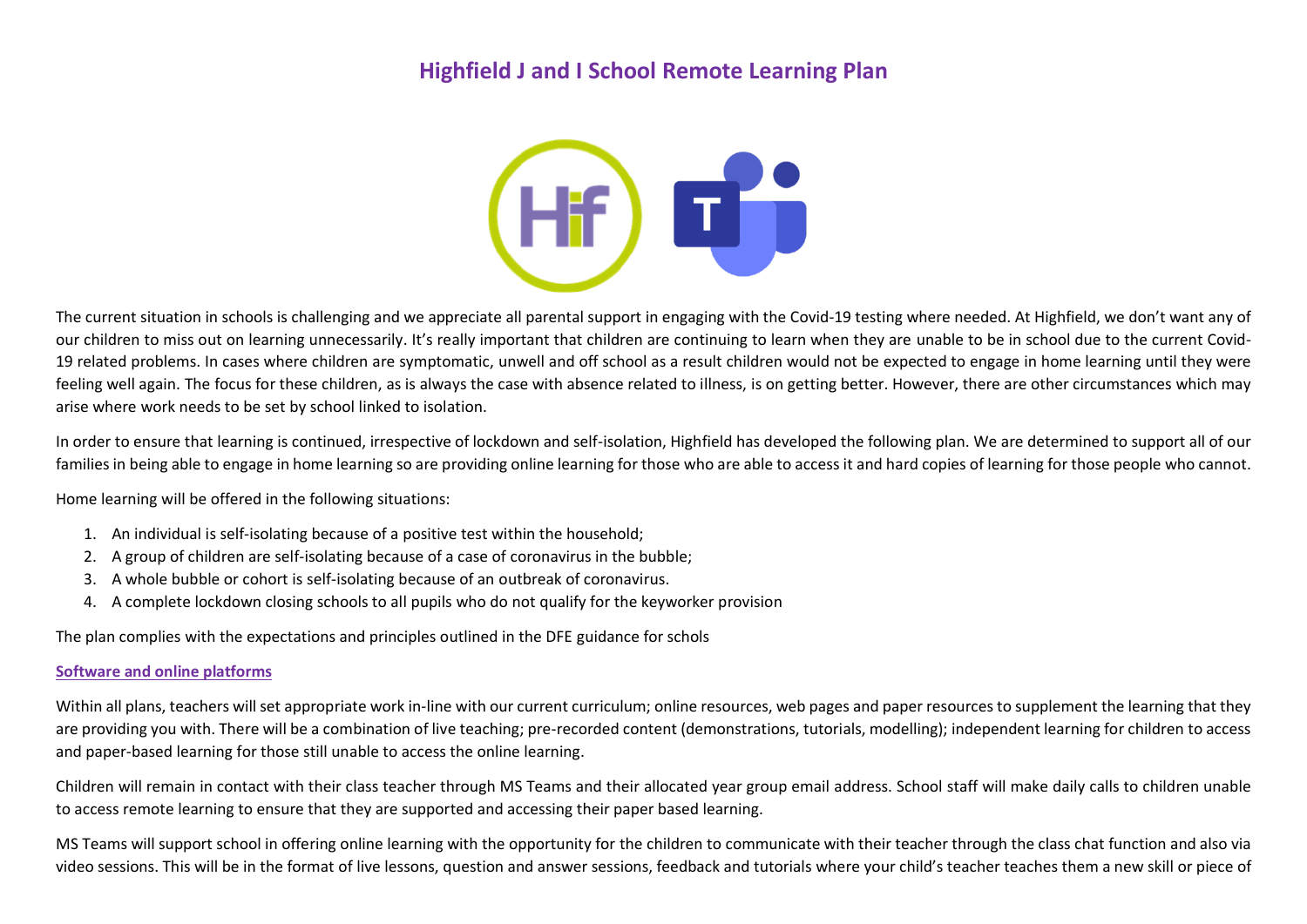knowledge. MS Teams will enable class teachers to continue reading aloud to pupils e.g. sharing their current class text for Literacy or a class assembly. A daily story reading session will take place as part of the provision.

We have also set up a year group email address for each year group. This allows for easy communication between parents and teachers for the duration of any closure. If you wish to use this, you just need to put your child's name and class in the subject line so that their teacher sees it. The school closure account that has been up and running since March is now inactive.

**In the event of any form of isolation and loss of learning caused by Coronavirus, parents must understand that engagement in home learning is compulsory, as is the expectation that Highfield makes that provision available and accessible to all. However, if children themselves are too ill to attend then they should not be expected to engage in home learning.**

All children have received logins and passwords for MS Teams. These have also been shared with parents.

### **Worksheets and Practical Resources**

We have prepared paper packs for all year groups to ensure that home learning is immediately available for those individuals needing to isolate. If a child is isolated from school i.e. the child is sent home from school to either receive a test or self-isolate as someone in the household is being tested, we will endeavour for them to leave school with a pack of work. This ensures that children have immediate access to home learning, continuing their learning despite the need to isolate.

Paper packs provided replicate the content that is being delivered online. They span the entire curriculum, not just core subjects. A new weekly pack is issued each week for children who are not in school but are unable to access learning online. Daily wellbeing calls are made which will also offer support with learning in paper packs.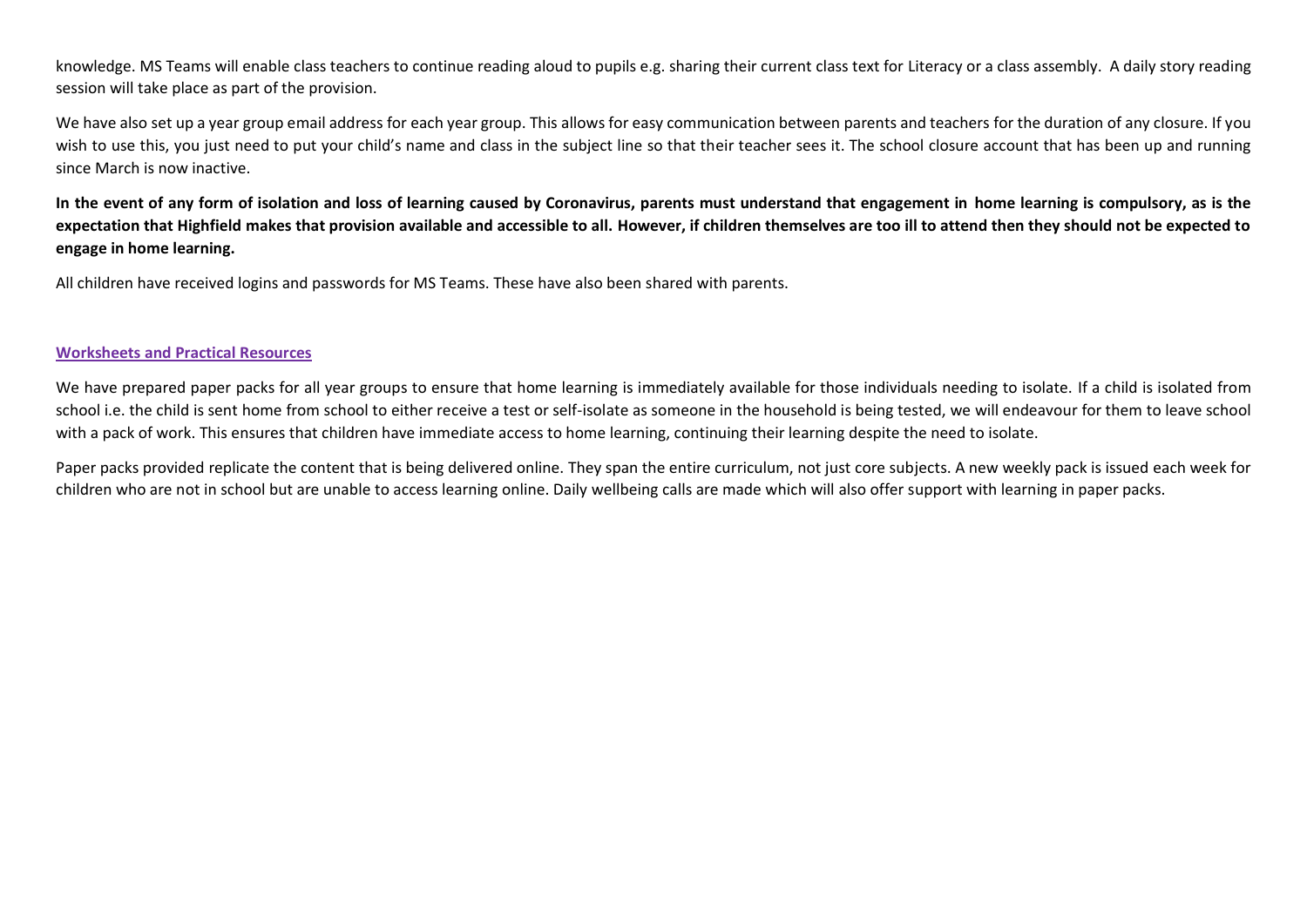### **Remote Learning**

The initial response to any isolation will be to provide children with home learning materials alongside their class stationery pack (this might need to be delivered). In the case of whole cohort isolation, resources will be uploaded to MS teams.

| National lockdown closing schools to most pupils                                                                                                                                                                                                                                      |                                                                                                                                                            |  |
|---------------------------------------------------------------------------------------------------------------------------------------------------------------------------------------------------------------------------------------------------------------------------------------|------------------------------------------------------------------------------------------------------------------------------------------------------------|--|
| <b>School role:</b>                                                                                                                                                                                                                                                                   | <b>Parental role:</b>                                                                                                                                      |  |
| A full, remote learning offer will be made available to all pupils, combining the approaches<br>mentioned above.                                                                                                                                                                      | Support your child in engaging with the learning provided by school.                                                                                       |  |
| Regular feedback from practitioners throughout the school day                                                                                                                                                                                                                         | Contact school with any concerns or support that you need                                                                                                  |  |
| Remote learning content to cover the full range of curriculum areas across the course of the<br>week.                                                                                                                                                                                 | Keep school updated with any COVID related illness                                                                                                         |  |
| Contact details for your child's year group/email contact for a member of the SLT                                                                                                                                                                                                     | Communicate with your children's staff to share work and seek<br>information.                                                                              |  |
| Food provision for children eligible for free school meals                                                                                                                                                                                                                            | Collect meals provided if requested                                                                                                                        |  |
| Support for all families to access Teams. This was done through parent guides in home<br>languages and a video to show you how to log on which is also on the school website. We<br>have shown children in school how to access TEAMs and we are supporting families on the<br>phone. | Encourage your children to log on and support them with learning<br>where possible. Communicate with school any difficulties that you are<br>experiencing. |  |
| AUP for home learning and safeguarding expectations shared with children and<br>parents                                                                                                                                                                                               | Monitor your children's online learning and alert school to any<br>concerns that arise.                                                                    |  |